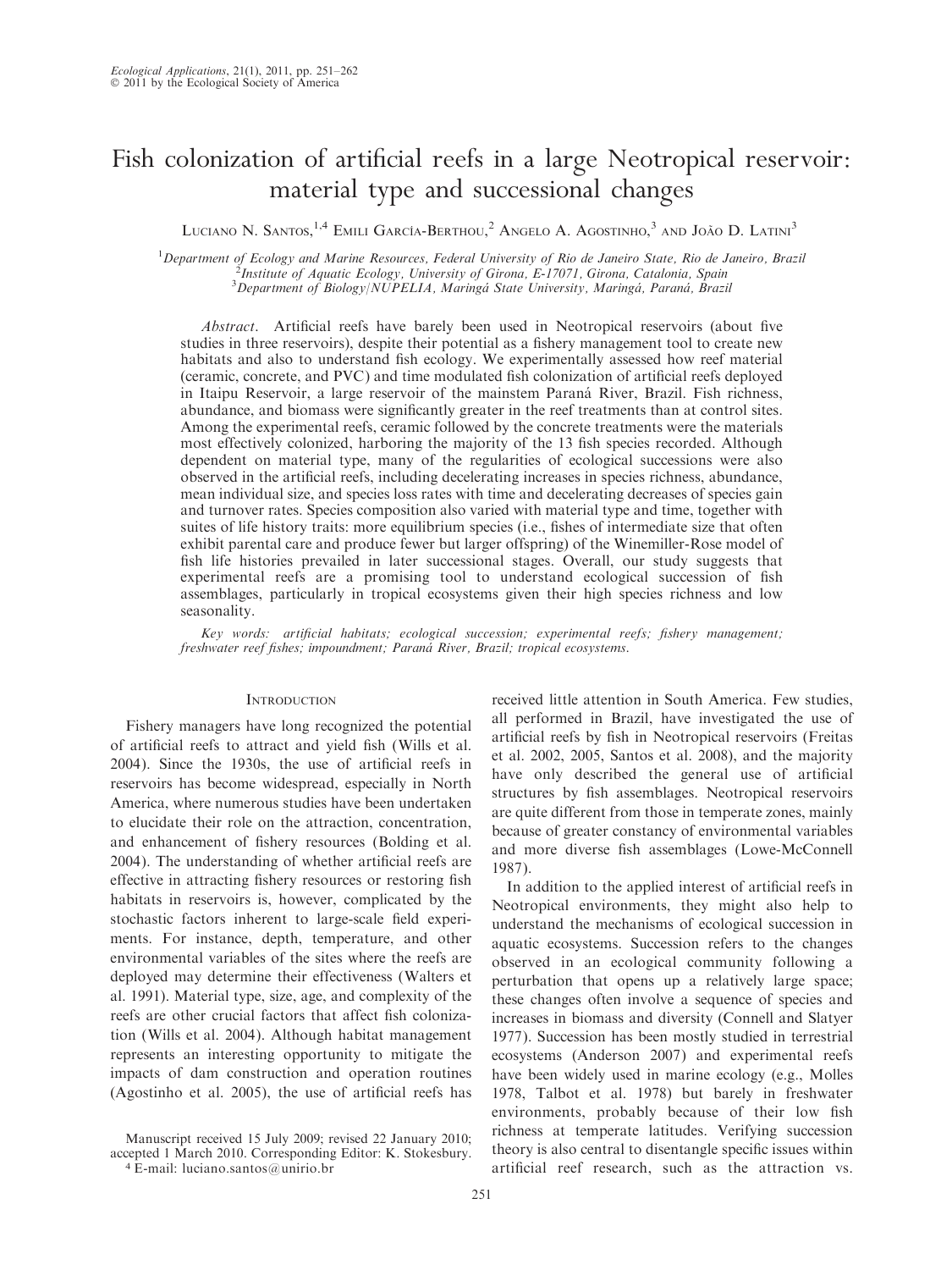

FIG. 1. Geographic location of Itaipu Reservoir (Brazil), where the experimental reefs were deployed. The final pyramidal arrangement of the reef replicates and the sites where controls (solid circle), ceramic (solid triangle), concrete (gray triangle), and PVC (open triangle) treatments were located are also shown.

production debate, which has lasted for decades (Lindberg 1997, Brickhill et al. 2005). Despite the many efforts to appraise whether artificial marine reefs increase fish abundance by merely attracting fishes from surrounding habits or actually providing new individuals by production (Brickhill et al. 2005), the attraction vs. production issue has received little attention in fresh waters (but see Bassett 1994, Santos et al. 2008). In this paper, we analyzed the colonization patterns of fish assemblages in artificial reefs deployed at Itaipu Reservoir, a large impoundment of the main Paraná River channel. Our objective was to experimentally address how reef material and time mediate fish colonization of artificial reefs, under a recent conceptual framework of ecological succession (Anderson 2007), which has the power to appraise the importance of competition, dispersal, or abiotic limitations as successional mechanisms, through temporal analyses of species gain, loss, and turnover. We analyzed how reef material and time affected general community descriptors (richness, abundance, and size structure), species composition, and functional attributes (life history traits) of fish assemblages. Following Anderson (2007), we evaluated species turnover rate as the average of gain and loss of species in order to understand the successional changes in fish richness. We predicted that most attributes such as richness, abundance, or fish size would increase in a decelerating manner with time but would depend on reef material. We also expected that, because of the features of our study system (high species richness, relatively

short time scale of our study, and no resource depletion), we should observe a nonlinear relationship of turnover rates with time (Anderson 2007).

## **METHODS**

### Study area

Itaipu Reservoir (24°05′–25°33′ S; 54°00′–54°37′ W) is a 1350-km<sup>2</sup> impoundment of the Paraná River located on the Brazil–Paraguay border (Fig. 1), which was filled in 1982 for hydroelectric purposes. This reservoir is 151 km long, covers a drainage basin area of  $\sim$ 820 000 km<sup>2</sup>, and has a mean depth of 22 m. With a mean discharge of  $8200 \text{ m}^3\text{/s}$ , the reservoir has a water residence time of  $\sim$ 40 days and becomes thermally stratified from spring to summer (Agostinho et al. 2007). Although the reservoir is mesotrophic according to its concentrations of phosphorus (22 mg/m<sup>3</sup>) and chlorophyll (3.6 mg/m<sup>3</sup>) (Andrade et al. 1988), it displays a strong longitudinal gradient, in which the environmental characteristics, including fish richness and composition (Okada et al. 2005), agree well with the riverine, transitional, and lacustrine zones proposed by Thornton et al. (1990; Fig. 1). Since 1983, more than 100 fish species have been recorded in the Itaipu Reservoir, mostly from complex and productive habitats in the littoral zone (Agostinho et al. 1999). The dominant species in experimental fisheries are two siluriforms (Hypophthalmus edentatus and Aucheniperus nuchalis) and the invasive freshwater croaker, Plagioscion squamosissimus (Agostinho et al. 1999).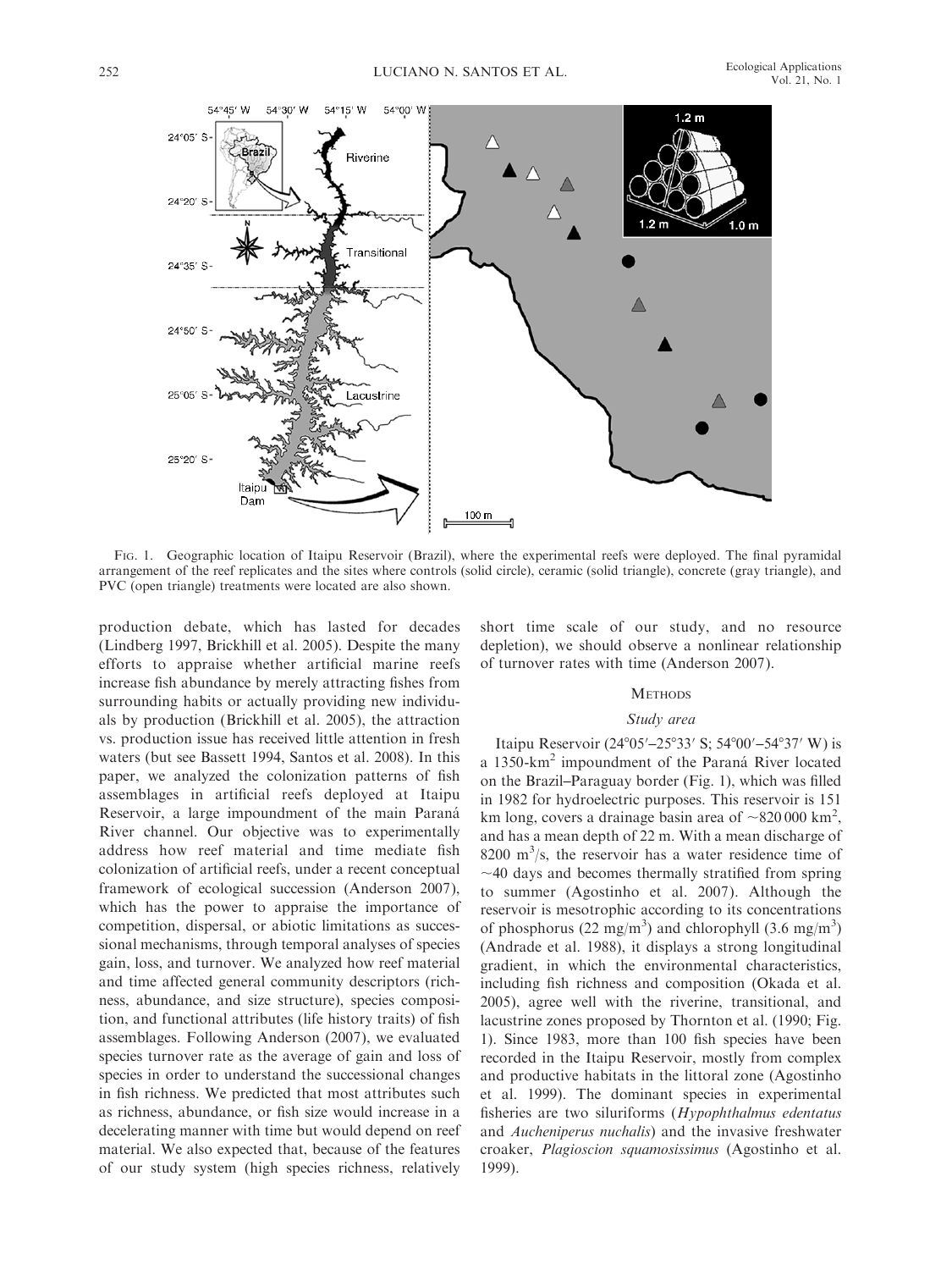| Environmental             |                      | Reef treatment      |                     |                      |  |  |
|---------------------------|----------------------|---------------------|---------------------|----------------------|--|--|
| variable                  | Pooled values        | Ceramic             | Concrete            | <b>PVC</b>           |  |  |
| Depth $(m)$               | $3.17(1.7-5.4)$      | $2.58(1.9-3.6)$     | $2.77(1.7-4.2)$     | $3.76(2.0-5.4)$      |  |  |
| Transparency (m)          | $2.16(0.6-3.4)$      | $2.08(0.7-3.2)$     | $2.09(0.6-3.3)$     | $2.27(0.8-3.4)$      |  |  |
| Temperature $(^{\circ}C)$ | $25.67(21.3-29.8)$   | $25.76(21.6-29.8)$  | $25.33(21.5-29.6)$  | $25.63(21.6-29.6)$   |  |  |
| Oxygen $(mg/L)$           | $7.85(6.2 - 11.6)$   | $7.79(6.4 - 8.8)$   | $7.93(6.7-9.2)$     | $7.92(6.3-11.6)$     |  |  |
| Oxygen $(\%$ saturation)  | $95.89(79.6-149.0)$  | $95.28(83.0-111.8)$ | $96.43(88.6-109.1)$ | $96.80(81.9-149.0)$  |  |  |
| pH                        | $7.35(6.4 - 8.3)$    | $7.34(6.6-7.9)$     | $7.39(6.6-8.0)$     | $7.32(6.6-7.8)$      |  |  |
| Conductivity $(\mu S/cm)$ | $54.42(48.7 - 57.8)$ | 54.34 (48.7–57.2)   | 54.27(48.7–57.0)    | $54.42(48.7 - 57.5)$ |  |  |

TABLE 1. Mean values and range (in parentheses) of environmental variables taken bimonthly, November 2005–December 2006, at experimental sites in Itaipu Reservoir on the Brazil–Paraguay border.

#### Experimental design and visual censuses

Three materials were experimentally tested as artificial reefs: ceramic, concrete, and polyvinylchloride (PVC). Each artificial reef was constructed by piling 1.0 m long  $\times$  0.3 m diameter pipes in a pyramidal frame (10 pipes in a 4:3:2:1 base-to-top arrangement), that yielded  $0.72 \text{ m}^3$ of total volume (Fig. 1). Once controlled for dimensions and complexity, a total of nine experimental reefs (three replicates per treatment) were built to assess fish colonization.

A protected area located near the dam and within the lacustrine zone of the reservoir was selected for deploying the reefs (Fig. 1). The sites in which artificial reefs were put in place were totally depleted of natural vegetation and the substrate was composed mainly of clay and sand. Environmental characteristics of these sites are shown in Table 1, supporting that the variation among sites was negligible compared to seasonal changes.

Artificial reefs were deployed in the reservoir between 11 and 20 October 2005 by scuba divers. Ceramic and concrete pipes were piled directly onto the substrate of the reservoir until they conformed to a pyramidal shape. The PVC pipes were arranged previously with metallic clips in the 4:3:2:1 frame. In addition, three naturally unstructured sites located in the same area were also assigned as experimental controls (Fig. 1). A minimum distance of 30 m was set between sites to minimize the risk of fish interaction and of environmental interference among treatments. Each treatment was randomly assigned to each location and received a numbered floater attached to a concrete ballast to facilitate location.

All fish associated with treatments were identified and counted by underwater censuses. Visual censuses began in November 2005 and extended monthly to December 2006 (no data were collected in December 2005). Two scuba divers, supported by a boat with an air compressor and cables, inspected the sites between 9:30 and 16:30 to optimize visibility and fish identification. The order in which sites were surveyed on each sampling occasion was determined at random. Fish survey methods followed Santos et al. (2008): all fish up to 1 m from the structures were considered to be associated with artificial reefs, visually identified and counted, and recorded separately by each diver on an underwater writing tablet. The total length (TL) of fish was estimated visually, comparing fish size with adjacent objects of known size. Except for Cichla sp., all fish were identified to species level, and the two divers' counts were averaged (for each experimental unit by month and species) for analysis. Fish mass was estimated for each individual from published length–body mass equations (Benedito-Cecílio et al. 1997 $b$ ).

## Data analyses

Fish richness, abundance, biomass (g), and size (mm TL) were compared with treatment and time with generalized estimating equations (GEEs), which are an extension of generalized linear models to accommodate repeated-measures designs (Diggle et al. 2002). Generalized estimating equations were computed with the statistical package SPSS 15 (SPSS 2006). The effects of treatment and time on species composition were assessed with canonical correspondence analysis (CCA). This technique constrains the ordination of species composition to be a linear function of the environmental variables, thus using the environmental and fish composition matrices simultaneously in a single analysis (Lepš and Smilauer 2003). Canonical correspondence analysis was performed with CANOCO 4.5 (Lepš and Smilauer 2003), downweighting rare species and testing the significance of environmental variables with Monte Carlo permutation tests (499 permutations).

Generalized additive models (GAMs), as available in the CANOCO 4.5, were also fitted to appraise the influence of temporal colonization of artificial reefs on fish size, richness, abundance, biomass, and nine life history traits (from Lowe-McConnell 1987, Agostinho et al. 2003, Suzuki et al. 2004): spawning mode (multiple/total), spawning duration (in months), oocyte size (mm), total fecundity (number of vitellogenic oocytes), size at first maturity (mm of standard length), gonadosomatic index (GSI), migratory behavior (sedentary species, short-distance [up to  $\sim$  30 km] migrators, and long-distance  $[>100$  km] migrators), territorial behavior (yes/no), and parental care (as in Winemiller and Rose 1992). Generalized additive models are an extension of generalized linear models that do not assume a particular functional relationship between the response variable and the predictor (time in our case)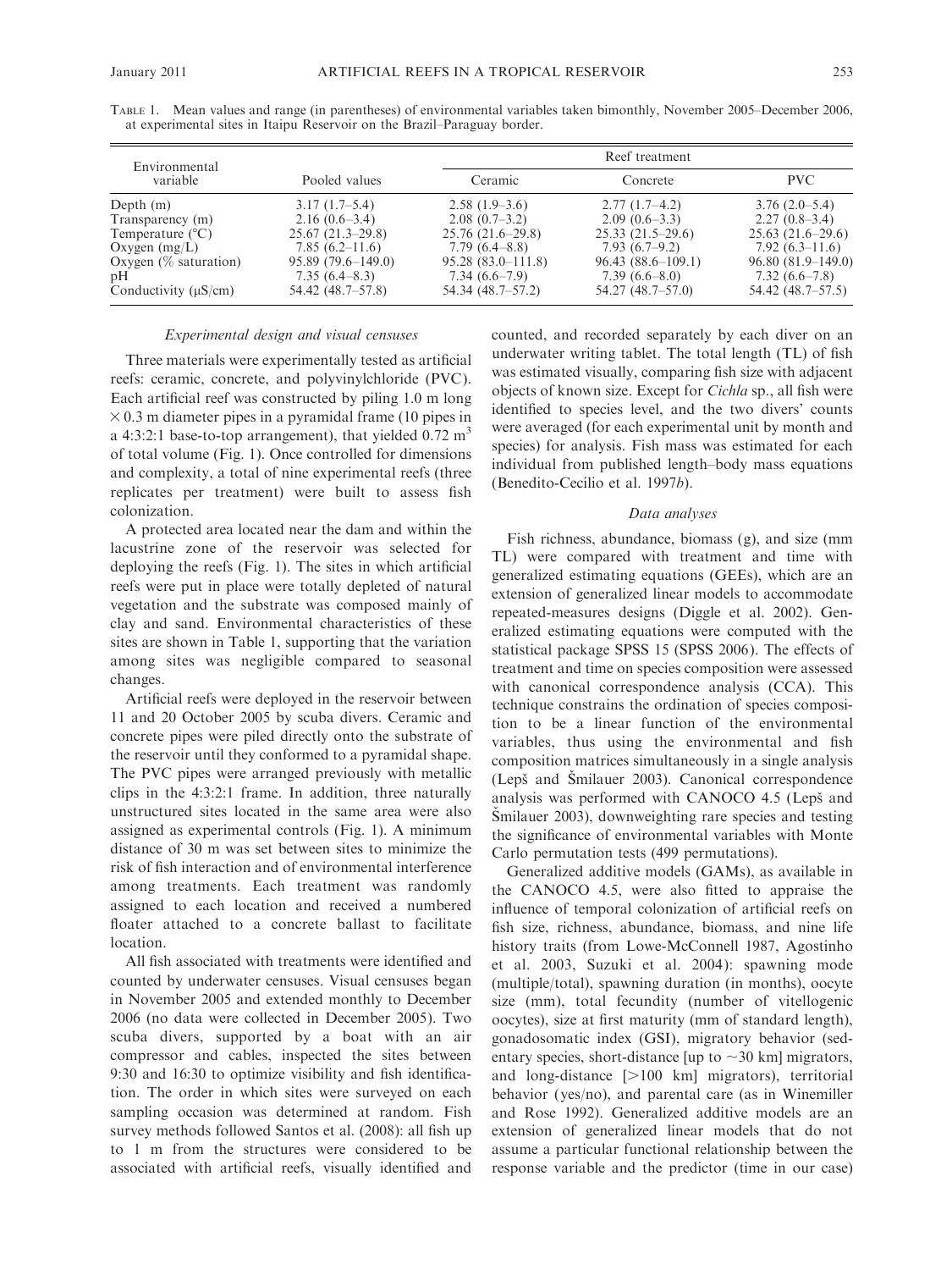

FIG. 2. Mean fish richness (no. species, open bars), abundance (no. fishes, gray bars), and biomass (black bars) recorded at the experimental reefs. Vertical lines indicate the standard error.

(Lepš and Šmilauer 2003). The model complexity of GAMs was chosen by the stepwise selection procedure using the Akaike information criterion (AIC), as available in CANOCO 4.5. AIC considers not only the goodness of fit but also parsimony, penalizing more complex models (Burnham and Anderson 1998). The data of life history traits were weighted by species occurrence (i.e., the number of reef replicates in which a species was present in a given survey) to summarize the temporal changes in functional attributes of the fish assemblages. Total fecundity and size at first maturity data were  $log_{10}$ -transformed for the analyses.

Species gain, loss, and turnover rates were calculated for consecutive censuses following Anderson (2007) and then compared among treatments and time with GEEs. Rates were calculated including species that temporarily abandoned the reefs, assuming that the reappearance of a previously present species that had disappeared is related to a biologically meaningful event rather than to an artifact of sampling or population stochasticity (Anderson 2007). Generalized additive models were also fitted to evaluate the relationship of species gain, loss, and turnover with time for each reef treatment.

Our experimental reefs were separated from each other by a distance of at least 30 m. Previous experiments with freshwater reefs have used similar distances between replicates, ranging from 3 to 100 m (median  $= 40$  m) (Wilbur 1978, Walters et al. 1991, Hayse and Wissing 1996, Rold et al. 1996, Samdström and Karas 2002, Wills et al. 2004, Freitas et al. 2005, Santos et al. 2008). We are confident that our results are not severely affected by confusion with spatial variation or spatial dependence because: (1) the three material types were spatially interspersed (Fig. 1), i.e., adjacent reefs corresponded to different treatments, to avoid confusion of treatment effects with spatial variation (Hurlbert 1984); and (2) the sampling method used (visual censuses) is quite selective toward sedentary fish species closely associated with submersed habitats (Bohnsack et al. 1991). In addition, to verify that the results were not affected by spatial dependence, we also used the method of principal coordinates of neighbor matrices (PCNM) (Borcard et al. 2004) in the analyses of fish richness, abundance, and biomass. PCNM obtains spatial predictors of the response variables by a principal coordinate analysis of a truncated matrix of geographic distances among the sampling sites; these predictors can then be included in further analyses (GEEs in our case) to account for spatial autocorrelation.

## **RESULTS**

#### Community metrics

Fish richness (GEE:  $F_{3,156} = 63.6, P < 0.01$ ), abundance  $(F_{3, 156} = 89.5, P < 0.01)$ , and biomass  $(F_{3, 156} = 179.2, P < 0.01)$  varied significantly among treatments, and were much higher in the artificial reefs than in the control sites, where only two individuals (one C. niederleinii and one H. strigaticeps) were recorded (GEE contrasts:  $P < 0.01$  for all; Fig. 2). Similar conclusions were observed for fish richness (GEE:  $F_{3,156}$ )  $=$  37.3,  $P < 0.01$ ), abundance ( $F_{3, 156} = 11.1, P = 0.01$ ), or biomass ( $F_{3,156} = 19.7$ ,  $P < 0.01$ ) after accounting for spatial autocorrelation through PCNM. Fish richness was generally highest in ceramic reefs (mean  $= 1.31$ ) species), intermediate in concrete reefs, and lowest in PVC reefs (0.56 species) (GEE excluding control sites:  $F_{2,117} = 15.1, P < 0.01$ ; Fig. 2). A similar trend was observed for biomass  $(F_{2,117} = 12.0, P \le 0.01)$ , with ceramic treatments yielding 171.5 g on average, compared to only 62.5 and 28.9 g for concrete and PVC treatments, respectively. Abundance also differed significantly with reef material  $(F_{2,117} = 8.2, P = 0.02)$  but differences occurred mainly between ceramic (3.0 individuals) and the other two treatments  $\leq 1.8$ individuals; Fig. 2). Again, the same conclusions were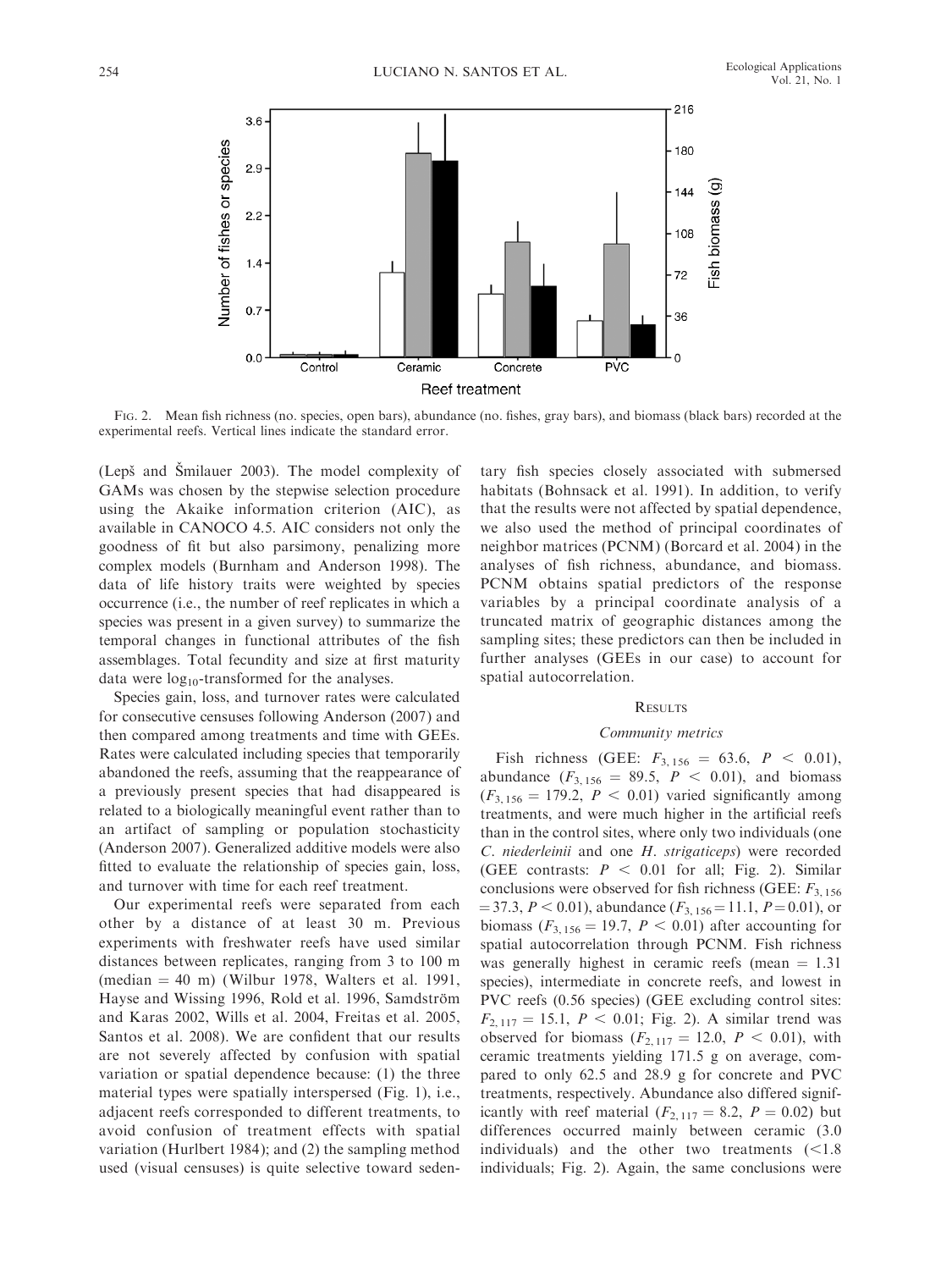observed for fish richness (GEE:  $F_{2, 117} = 26.5, P < 0.01$ ), abundance  $(F_{2,117} = 7.7, P = 0.02)$ , or biomass  $(F_{2,117} =$ 16.2,  $P < 0.01$ ) after accounting for spatial autocorrelation, indicating that the treatment differences were not due to spatial variation.

Changes of these community metrics through time were less clear, although they were significant for abundance (GEE:  $F_{1,117} = 30.3, P < 0.01$ ) and biomass  $(F_{1,117} = 28.8, P < 0.01)$  but not for richness  $(F_{1,117} =$ 2.0,  $P = 0.16$ ). No GAM was selected by AIC for PVC reefs, and significant models were recorded only for biomass in both ceramic  $(F_{1,11} = 9.6, P = 0.01)$  and concrete ( $F_{1,11}$  = 14.4,  $P < 0.01$ ) treatments, with a trend of exponential increase with time (Fig. 3). The response curves for concrete reefs suggested a decelerating increase of richness with time (linear  $F_{1,11} = 2.2$ ,  $P =$ 0.17) and a sharp increment of abundance (nonlinear  $F_{1,11} = 3.0$ ,  $P = 0.12$ ) in the last censuses. Conversely, response curves for ceramic reefs indicated a stabilization of richness (nonlinear  $F_{1,11} = 4.0$ ,  $P = 0.07$ ) and a unimodal response of abundance (nonlinear  $F_{1,11} = 4.4$ ,  $P = 0.06$ ) with time (Fig. 3).

## Fish assemblage variation with material type and time

In total, 261 individuals of 13 fish species were recorded in the artificial reefs (Table 2). The most diverse group was the Siluriformes (53.8%, 7 species), which alone accounted for 23.6% of total abundance, whereas the Perciformes, represented solely by three cichlid species, accounted for 74.1% of total abundance. Crenicichla niederleinii was the most abundant species, followed by Hypostomus strigaticeps, Pimelodella gracilis, Megalancistrus parananus, and Satanoperca pappaterra, which together accounted for 95.4% of total abundance (Table 2).

The relationship of species composition with artificial reef type and time was summarized by the two first CCA axes (Monte Carlo test,  $P = 0.03$ ), which respectively explained 82.6% (eigenvalue  $= 0.26$ ) and 11.4% (eigenvalue  $= 0.04$ ) of the variation (total inertia  $= 6.1$ ). The CCA biplot showed that ceramic and concrete reefs exhibited similar fish assemblages, typically with P. gracilis, S. pappaterra, and E. virescens, whereas some species, namely R. paranensis and H. ancistroides, occurred exclusively in PVC reefs (Fig. 4). The CCA also showed clear temporal effects on fish colonization: the characid R. paranensis was the first species to colonize the reefs, being subsequently replaced by an assortment of cichlids (C. niederleinii, S. pappaterra, and juvenile Cichla sp.), Doradidae ( juvenile P. granulosus), and small Heptapteridae (P. gracilis) species. The Gymnotiformes E. virescens and S. macrurus appeared afterward, while the Loricaridae species were the last fishes to colonize the reefs.

The size of the fishes associated with artificial reefs ranged from 30 mm (S. pappaterra) to 350 mm (M. parananus) of TL (Table 2) but most fish were 50–150 mm long (Fig. 5). The three treatments did not differ



FIG. 3. Response of fish richness, abundance, and biomass with time in ceramic (solid circles, black line) and concrete (open squares, gray line) reefs. Lines are the generalized additive models selected by the Akaike information criterion.

significantly in overall fish size attained (GEE:  $F_{2,117} =$ 0.7,  $P = 0.71$ ) but on its temporal dynamics (Fig. 5). A positive linear trend of fish size was recorded only for ceramic treatments (AIC; linear  $F_{1, 121} = 5.7, P = 0.02$ ). A nonlinear response was found for concrete treatments (AIC; nonlinear  $F_{1,66} = 22.5$ ,  $P < 0.01$ ), with size initially increasing with time but then becoming highly variable after October. A similar but more unimodal relationship was found for PVC treatments (AIC; nonlinear  $F_{1,65}$  = 64.0,  $P < 0.01$ ).

Seven of the nine life history traits of the fish species (Table 3) displayed variation with time, according to the AIC-selected GAM models (Fig. 6). AIC revealed a negative linear trend for spawning mode ( $F_{1,109} = 25.5$ ,  $P < 0.01$ ) and parental care ( $F<sub>1, 109</sub>$ </sub> = 2.7,  $P = 0.10$ ), with species with low parental care and total spawners being more common in late successional stages (Fig. 6). Oocyte size and length at first maturity were positively related to time  $(F_{1, 109} = 18.8$  and 11.0, respectively;  $P \le$ 0.01 for both). AIC also suggested a nonlinear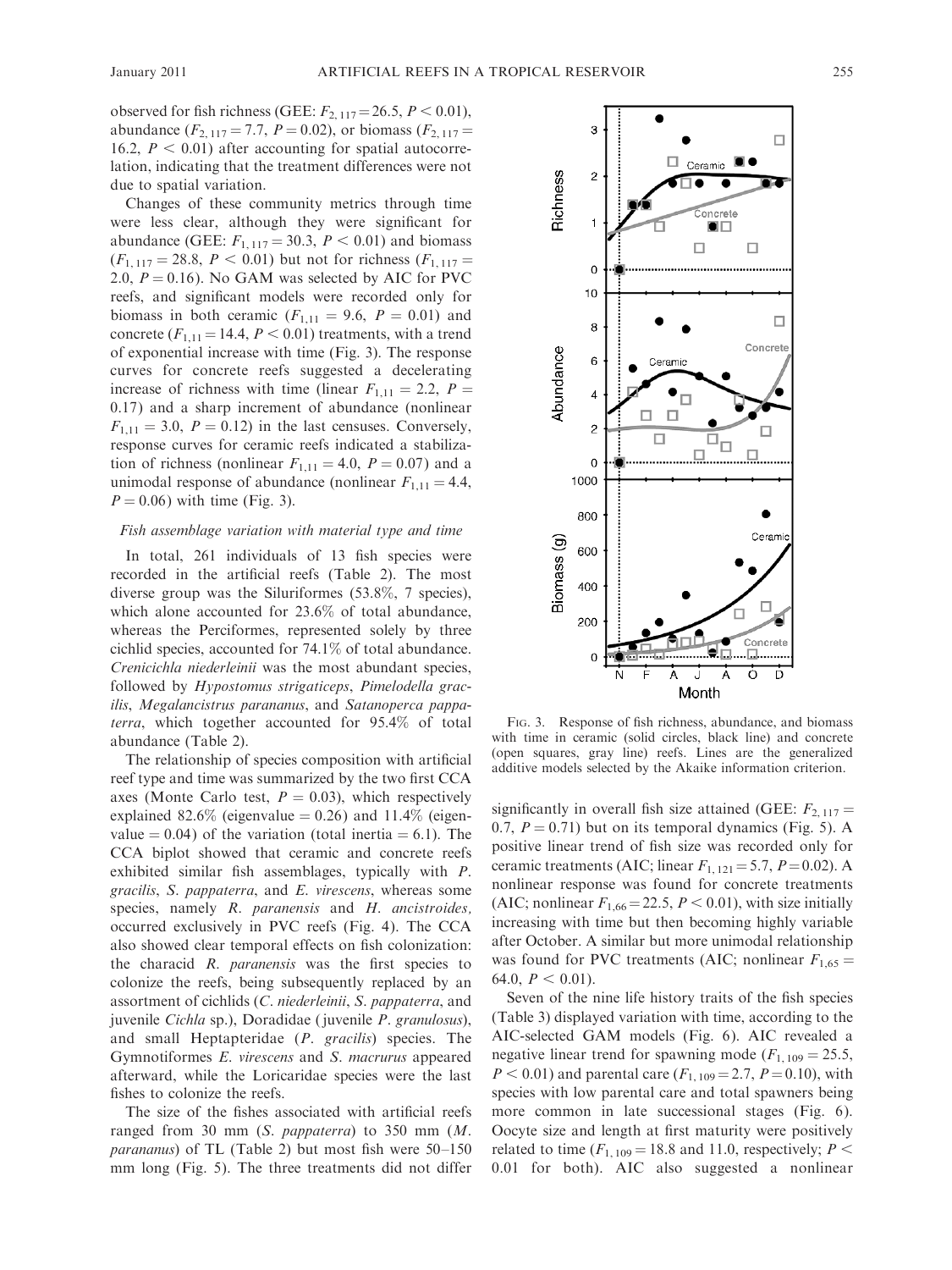| Fish species                                                                                                                                                                                                                          | Total<br>abundance           | Total length<br>range (mm)                             |  |
|---------------------------------------------------------------------------------------------------------------------------------------------------------------------------------------------------------------------------------------|------------------------------|--------------------------------------------------------|--|
| Characidae                                                                                                                                                                                                                            |                              |                                                        |  |
| Roeboides paranensis Pignalberi, 1975                                                                                                                                                                                                 | 3                            | 100                                                    |  |
| Sternopygidae                                                                                                                                                                                                                         |                              |                                                        |  |
| <i>Eigenmannia virescens</i> (Valenciennes, 1842)<br>Sternopygus macrurus (Bloch & Schneider, 1801)                                                                                                                                   | $\overline{\mathbf{c}}$<br>1 | 180<br>150                                             |  |
| Heptapteridae<br><i>Pimelodella gracilis</i> (Valenciennes, 1836)                                                                                                                                                                     | 13                           | $120 - 180$                                            |  |
| Doradidae<br>Pterodoras granulosus (Valenciennes, 1821)                                                                                                                                                                               | 1                            | 200                                                    |  |
| Loricariidae                                                                                                                                                                                                                          |                              |                                                        |  |
| <i>Hypostomus ancistroides</i> (Ihering, 1911)<br>Hypostomus strigaticeps (Regan, 1908)<br>Loricariichthys rostratus Reis & Pereira, 2000<br><i>Megalancistrus parananus</i> (Peters, 1881)<br>Rhinelepis aspera Spix & Agassiz, 1829 | 1<br>31<br>1<br>12<br>3      | 180<br>$50 - 250$<br>120<br>$170 - 350$<br>$180 - 200$ |  |
| Cichlidae                                                                                                                                                                                                                             |                              |                                                        |  |
| Cichla sp.<br>Crenicichla niederleinii (Holmberg, 1891)<br>Satanoperca pappaterra (Heckel, 1840)<br>Total                                                                                                                             | 1<br>182<br>10<br>261        | 120<br>$45 - 300$<br>$30 - 150$                        |  |

TABLE 2. Fish species recorded through scuba diving surveys in the experimental reefs at Itaipu Reservoir, November 2005–December 2006.

Note: Total abundance and size range for each species are shown.

relationship with time for the GSI, total fecundity  $(F<sub>1.109</sub> = 2.2, P = 0.14$  for both), and spawning duration  $(F_{1, 109} = 3.8, P = 0.05)$ , which together with spawning mode and length of first maturity, evidenced a succession from opportunistic species to a more periodic strategy (Winemiller and Rose 1992). No relationship of migratory and territorial behaviors with time was suggested by AIC.

Species gain, loss, and turnover rates also varied significantly among treatments (GEEs:  $F_{2,117} = 7.5$ ,  $P =$ 0.02;  $F_{2,117} = 5.9$ ,  $P = 0.05$ ;  $F_{2,117} = 21.6$ ,  $P < 0.01$ , respectively) but mostly with time ( $F_{2,117} \ge 77.5$ ,  $P \le$ 0.01 for all), with a strong treatment  $\times$  time interaction  $(F_{2,117} \geq 31.5, P \leq 0.01$  for the three variables). Ceramic reefs had significantly lower rates of species gain, loss, and turnover than concrete and PVC reefs (GEE



CCA axis 1

FIG. 4. Canonical correspondence analysis of fish composition (abundance) with reef treatment (ceramic, solid triangle; concrete, gray triangle; PVC, open triangle) and time. The species–environment correlations for the two axes were 0.62 and 0.26, respectively.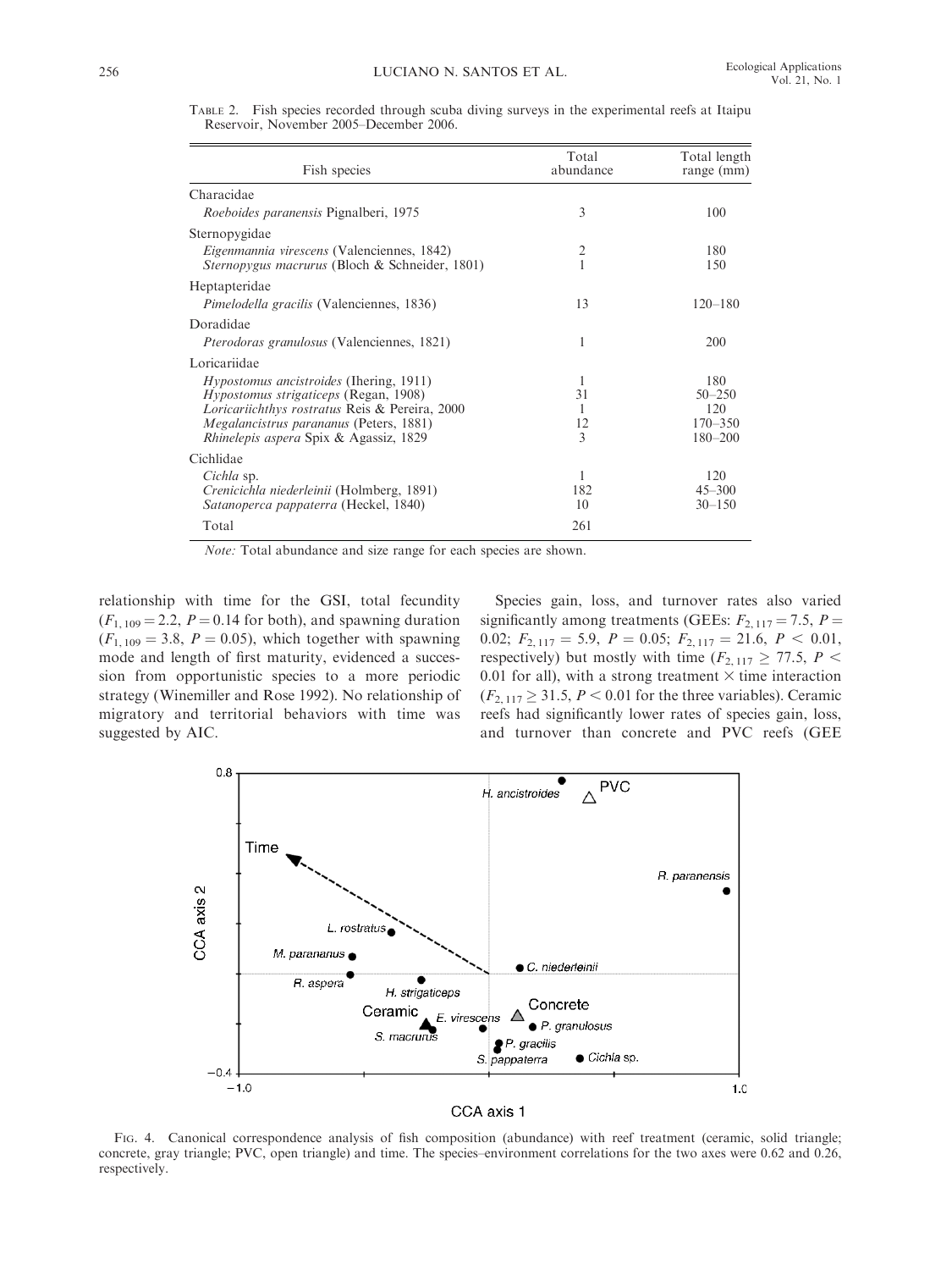

FIG. 5. Relationship of fish size with time at the ceramic, concrete, and PVC treatments. Lines are the generalized additive models selected by the Akaike information criterion.

contrasts:  $P < 0.01$ ). The temporal variation of these rates varied with material type (Fig. 7). As expected, loss rates increased and gain and turnover rates decreased with time, and the relationships were generally nonlinear and non-monotonic.

#### **DISCUSSION**

#### Species composition and reef material

Although the cichlid C. niederleinii was the prevalent species in the artificial structures throughout the year, we observed 13 of the 55 species that have been recorded in the lacustrine zone of Itaipu Reservoir (Benedito-Cecílio et al. 1997a). Three siluriform species  $(H.$ strigaticeps, M. parananus, and P. gracilis) also consistently used the artificial reefs, amounting for 21.6% of total abundance and individually outnumbering S. pappaterra, the second most abundant cichlid in the reefs. In temperate reservoirs, other siluriforms (Ictalurus spp. and Ameiurus spp.) often use diverse types of artificial structures (including brush piles, artificial vegetation, and pipe reefs) but except for a lake in Florida (Wilbur 1978), they never accounted for  $>2\%$  of total abundance (Walters et al. 1991, Rold et al. 1996, Bolding et al. 2004). Using our same methodology, Santos et al. (2008) proposed that cichlids, as centrarchids in temperate systems, could be used as target species for evaluating the effectiveness of artificial structures as fish habitat in Neotropical ecosystems. The present results suggest that in addition to cichlids, siluriforms could also be used for evaluating fish colonization of Neotropical artificial reefs (Fig. 8a) and that the taxa prevailing in the reefs can be very variable, even within regions of similar faunistic composition.

Ceramic reefs were more promptly colonized by fish than concrete reefs, whereas PVC treatments had the lowest richness, abundance, and biomass. Community change rates indicated that although ceramic reefs were more promptly colonized, concrete reefs benefited from

TABLE 3. Life history traits of the species recorded in the experimental reefs, compiled from the literature.

| Fish species    | Spawning<br>mode | Oocyte<br>size (mm) | Total<br>fecundity | Size at<br>first maturity<br>(mm) | <b>GSI</b> | Parental<br>care | Spawning<br>duration<br>(months) | Migratory<br>behavior | Territorial<br>behavior |
|-----------------|------------------|---------------------|--------------------|-----------------------------------|------------|------------------|----------------------------------|-----------------------|-------------------------|
| R. paranensis   | multiple         | 0.92                | 280                | 43                                | 16.45      | $\theta$         | 6                                | short                 | no                      |
| E. virescens    | multiple         | 1.95                | 1332               | 125                               | 10.81      | $\overline{2}$   | 2                                | no                    | yes                     |
| S. macrurus     | multiple         | 2.30                | 1639               | 280                               | 9.42       | $\overline{2}$   |                                  | no                    | yes                     |
| P. gracilis     | multiple         | 0.64                | 10955              | 78                                | 9.88       |                  |                                  | short                 | no                      |
| P. granulosus   | multiple         | 1.06                | 296 000            | 337                               | 7.81       | $\theta$         | 4                                | long                  | no                      |
| H. ancistroides | total            | 5.00                | 2802               | 67                                | 23.58      | 4                | 11                               | no                    | yes                     |
| H. strigaticeps | total            | 5.00                | 2802               | 67                                | 23.58      | 4                | 11                               | no                    | yes                     |
| L. rostratus    | multiple         | 2.81                | 619                | 132                               | 14.75      | 4                | 6                                | no                    | no                      |
| M. parananus    | total            | 4.79                | 13022              | 175                               | 14.06      | 4                |                                  | no                    | yes                     |
| R. aspera       | total            | 1.34                | 181200             | 200                               | 16.46      | $\theta$         | 4                                | long                  | no                      |
| Cichla sp.      | multiple         | 2.69                | 33786              | 200                               | 6.00       | 6                |                                  | no                    | yes                     |
| C. niederleinii | multiple         | 2.34                | 1786               | 73                                | 7.52       | 6                | 3                                | no                    | yes                     |
| S. pappaterra   | multiple         | 2.03                | 1646               | 86                                | 3.70       | 6                | 4                                | no                    | yes                     |

Notes: GSI is the gonadosomatic index. See Methods for the reference sources and the values of parental care.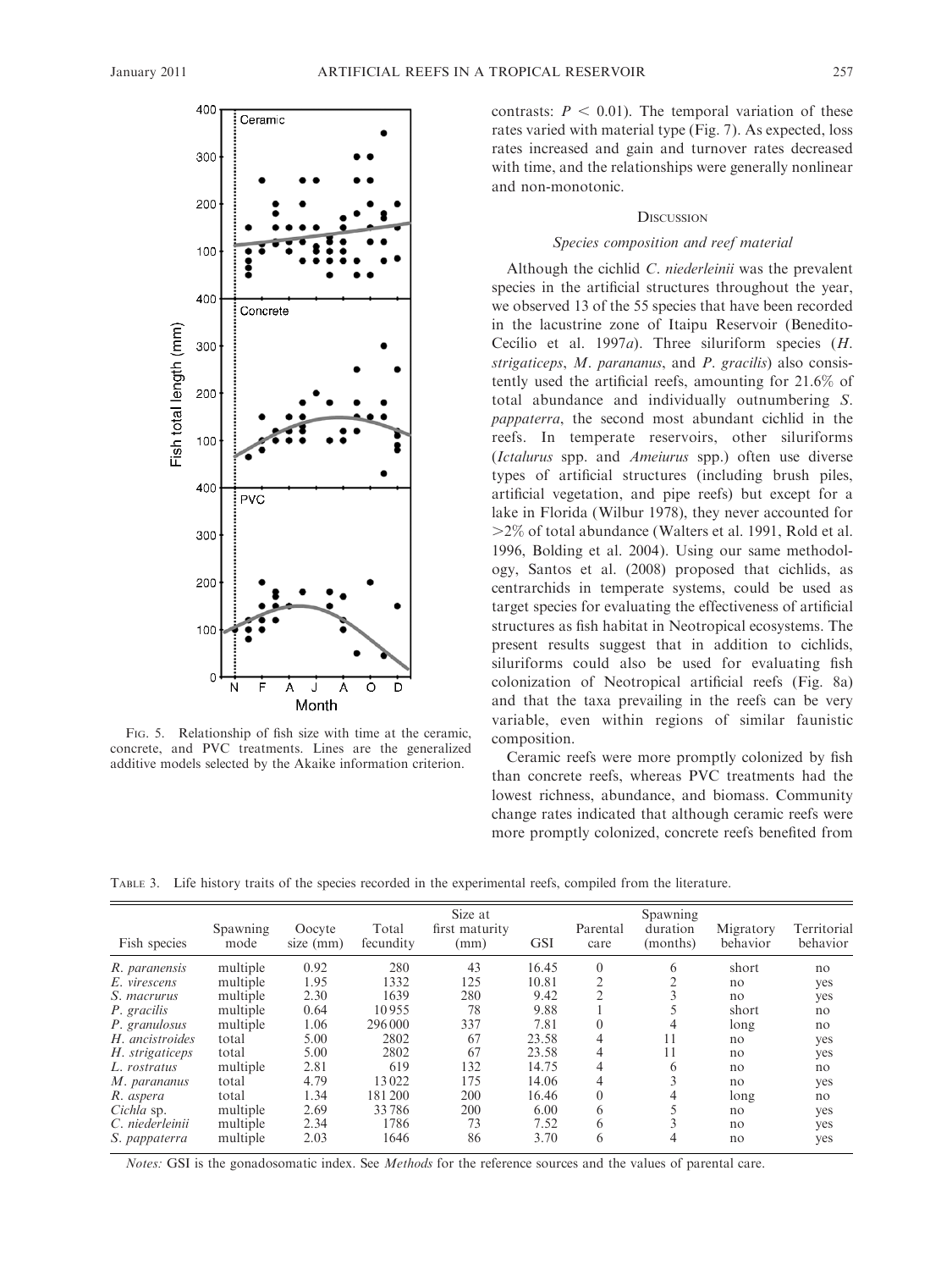

FIG. 6. Relationship of spawning mode (0, multiple spawner [two or more bouts of reproduction per spawning season]; 1, total spawner [only one bout of reproduction per spawning season]), spawning duration, oocyte size, total fecundity ( $log_{10}$ [number of vitellogenic oocytes]), standard length at maturity (log<sub>10</sub>[length in millimeters]), gonadosomatic index (investment in reproduction: percentage of gonad mass to total mass), migratory behavior (0, sedentary species; 1, short-distance [up to  $\sim$ 30 km] migrators; 2, long-distance [>100 km] migrators), territorial behavior (0, no; 1, yes), and parental care (ranging from 0 [none] to 8 [high], as in Winemiller and Rose [1992]) with time (months). Dots represent the values of reproductive traits for each species recorded at reef treatments in a given month. Lines are the generalized additive models selected by the Akaike information criterion.

a secondary increase in species gain rates, following the initial decrease which is general of most successions (Anderson 2007). We believe that these differences are not due to confounding environmental variables or the physical complexity and size of the reefs, which have been shown to affect the availability of predation refuges, food, or spawning substrata (Walters et al. 1991, Rold et al. 1996, Bolding et al. 2004, Wills et al. 2004), because we carefully matched the dimensions and complexity of the reefs, and we placed the reefs in an environmentally homogeneous area, with no detectable differences in physicochemical features among sites. Although further data are needed to understand the mechanisms generating these differences among materials, ceramic and concrete were more promptly and intensively colonized by periphyton than the PVC treatments (L. N. Santos, personal observation), which also had a different species composition. The importance of periphyton and macroinvertebrate communities on the use of artificial structures by fish has been previously noted (Pardue 1973, Moring et al. 1986, Santos et al. 2008).

# Fish colonization and successional changes

The theory of ecological succession has been mostly developed in terrestrial ecosystems (Anderson 2007) but has also been applied to fish colonization of marine artificial reefs, which generally achieve a relative stable assemblage structure within one to five years (Bohnsack et al. 1991). Our results confirm that colonization of artificial reefs matches many of the regularities often observed in ecological successions (Connell and Slatyer 1977, Anderson 2007), including decelerating increases in species richness, abundance, mean individual size, and species loss rates, and decelerating decreases of species gain and turnover rates. Most of these successional patterns were, however, clearly mediated by material type, and thus ceramic reefs achieved a higher richness and biomass more quickly than concrete treatments, whereas PVC reefs were poorly colonized.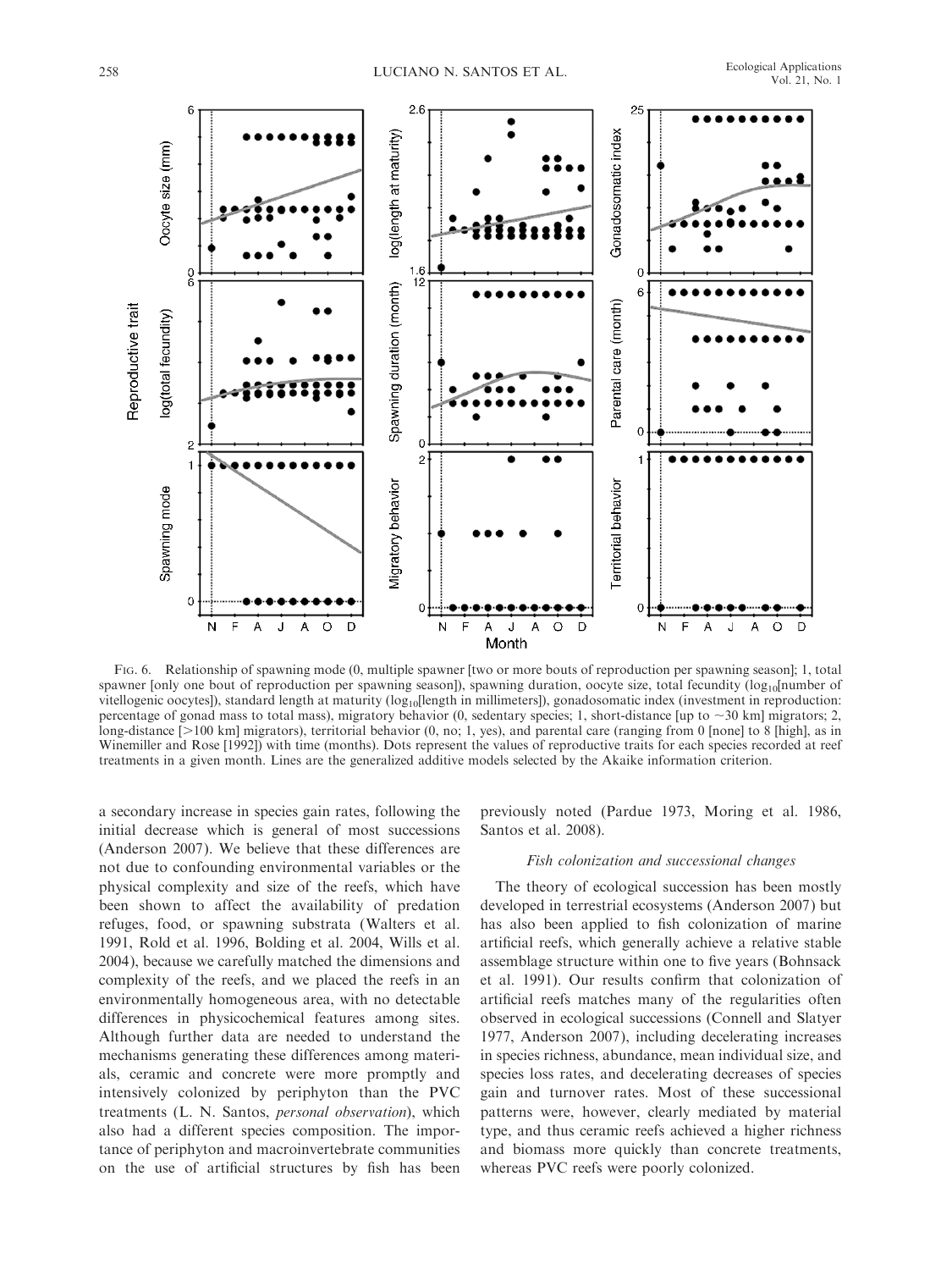Species composition (CCA results) also varied with time and reef material. Interestingly, this temporal variation in species composition also implied variation in life history traits. The response curves of life history traits with time showed that the first species to populate the reefs corresponded to those of a more opportunistic strategy (i.e., small rapidly maturing, short lived fishes), whereas those colonizing the reefs later were more of the equilibrium strategy (i.e., fishes of intermediate size that often exhibit parental care and produce fewer but larger offspring) in the Winemiller-Rose triangular model (Winemiller and Rose 1992, Vila-Gispert et al. 2002, Suzuki et al. 2004; see Fig. 8b). Spawning mode, oocyte diameter, length-at-maturity, and spawning duration were the traits that changed more clearly with colonization of the experimental reefs. As expected, no model was selected by AIC for migratory and territorial behaviors because the abundance of true rheophilic species (e.g., long-distance migrators and non-territorial fishes) is presently very low in the lacustrine zone of the reservoir (Okada et al. 2005). In artificial reefs at a Floridian lake, Wilbur (1978) showed that centrarchids (Micropterus salmoides, Lepomis macrochirus, Lepomis microlophus, Lepomis gulosus, and Pomoxis nigromaculatus) prevailed in number at brush and pipe reefs within 12–18 months after reef deployment, being subsequently outnumbered by catfishes (Ameiurus catus and Ameiurus nebulosus). Catfishes correspond to a more equilibrium strategy than centrarchids (Winemiller and Rose 1992), so Wilbur's (1978) results also match our findings of a replacement of more opportunistic with more equilibrium species with reef colonization (Fig. 8b). Further studies are necessary to confirm whether the Winemiller-Rose model is of use in reef experiments and hence functional traits might be used in addition to species composition.

Anderson (2007) has recently classified successional series in a triangular continuum, depending on the importance of competition, dispersal, or abiotic limitations. We observed a nonlinear decrease in species gain rates and a rather non-monotonic relationship of turnover rates with time, which according to Anderson (2007) corresponds to an ecosystem not limited by dispersal and confirms our expectations given the properties of the system studied (high species richness and large ecosystem size). Although Anderson (2007) emphasized the role of competition, she also acknowledged that other trophic interactions, such as predation, can also play an important role. We believe that, in addition to competition, predation also played a role in reef colonization at Itaipu Reservoir because several large (250–550 mm TL) individuals of the freshwater croaker Plagioscion squamosissimus, an invasive piscivorous fish of nocturnal and benthopelagic habits, were caught by experimental gill nets deployed near the reefs (L. N. Santos, unpublished data).



FIG. 7. Response of fish species gain, loss, and turnover rates with time in ceramic  $(+)$  sign; black line), concrete (solid circle; dark gray line), and PVC (gray square; light gray line) reefs. Lines are the generalized additive models selected by the Akaike information criterion.

#### Management implications

The attraction vs. production debate, although extensively discussed for marine reefs (Lindberg 1997, Brickhill et al. 2005), is a controversial issue that has been assessed just superficially for freshwater reefs (Bassett 1994, Santos et al. 2008). We cannot help to solve this debate on whether reefs actually increase fish production or merely redistribute fish biomass without augmenting production, but the two alternatives might take place with the development of artificial reef programs in Itaipu Reservoir (Fig. 8c). If ceramic or concrete pipe reefs are deployed within non-fishing reserves, in a fashion that a great amount of reef units (i.e., pyramidal modules) would be placed in an aggregated spatial configuration and covering extensive areas, they will have the potential to promote a true increase on the populations of lithophilic species, namely Hypostomus spp., M. parananus, and R. aspera. Such species have been traditionally exploited by local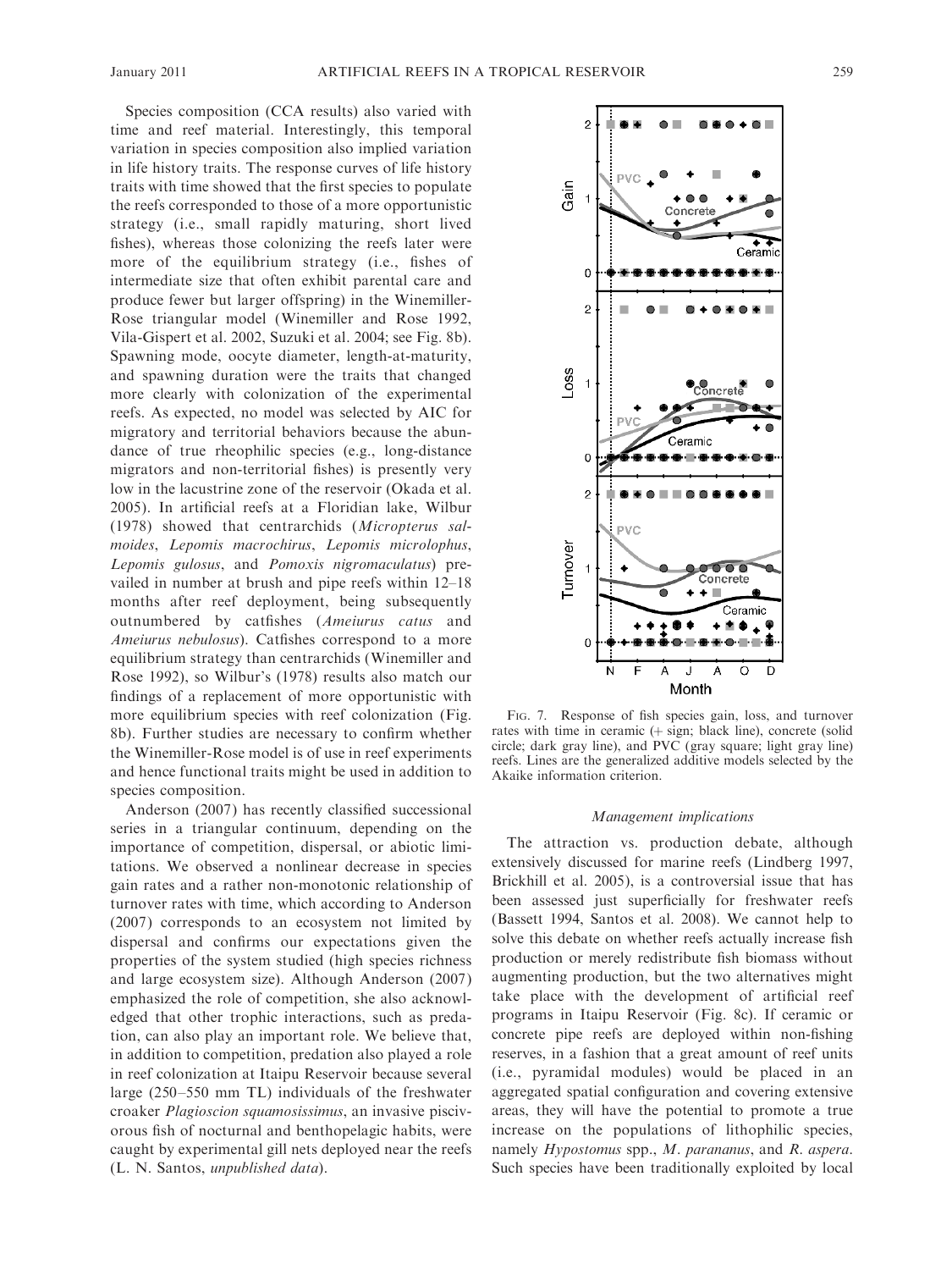

FIG. 8. Conceptual models of (a) the use of freshwater reefs in North and South America by the prevalent fish species (the width of arrows denotes the contribution per fish group); (b) the temporal sequence of fish species substitution with ecological succession in artificial reefs of the Neotropics (above) and temperate regions (below), showing the general trends expected for life history strategy and species replacement; (c) the differential management application of artificial reefs in the Itaipu Reservoir, according to attraction (above) or production (below) interests.

fisheries, but their stocks and capture rates were adversely affected by the impoundment, which increased the depth and silted the natural hard substrates (rocky shores) where these species previously occurred (Okada et al. 2005). Otherwise, if small-sized pipe reefs are deployed in a more scattered spatial configuration and on shallow littoral areas allowed for fishing, such structures will be prone to function as fish attractor devices (FADs), enhancing the capture success of those lithophilic species that would be more concentrated rather in hard substrates than in the adjacent softbottom areas. Thus, we hypothesize that the extent of attraction and production effects in Itaipu Reservoir would be largely dependent on fishery management protocols.

In conclusion, our results show a clear variation in fish colonization with reef material type and the potential of artificial reefs to enhance our understanding of ecological succession in freshwater fish assemblages. Our results also highlight the importance of considering reef material type and successional patterns of fish colonization in order to improve the positive effects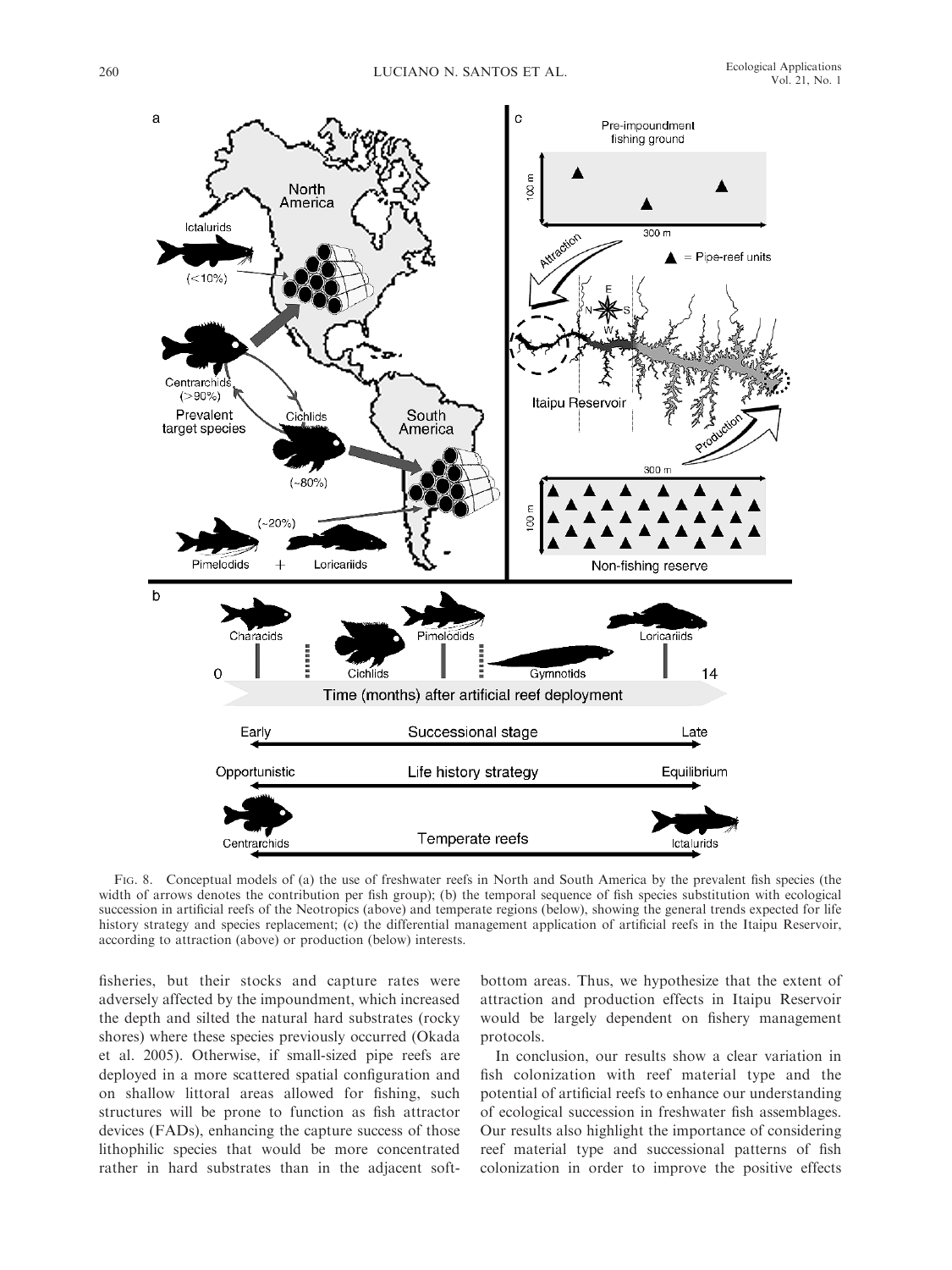(e.g., habitat enhancement for native species) and to minimize the risks of detrimental impacts (e.g., overfishing) of large-scale artificial reef programs.

#### **ACKNOWLEDGMENTS**

We thank V. A. Capatti, F. A. Teixeira, J. R. Goncalves, and V. R. Casaré for assistance in field work, S. A. Heil, D. R. Fernandez, and H. M. Fontes, Jr., for logistic support, and anonymous reviewers for helpful comments on the manuscript. This research is part of the first author's Ph.D. thesis and was funded by Conselho Nacional de Desenvolvimento Científico e Tecnológico, Brazil (graduate grant to L. N. Santos, code 210199/2006-7; Edital Universal, code 478541/2004-0), Programme Alßan of the European Union (Programme of High Level Scholarships for Latin America, grant to L. N. Santos), and the Government of Catalonia (Catalan Government Distinction Award for University Research 2004 to E. García-Berthou).

#### LITERATURE CITED

- Agostinho, A. A., L. C. Gomes, H. I. Suzuki, and H. F. Júlio, Jr. 2003. Migratory fishes of the Upper Parana River Basin, Brazil. Pages 19–99 in J. Carolsfeld, B. Harvey, C. Ross, and A. Baer, editors. Migratory fishes of South America: biology, fisheries and conservation status. World Fisheries Trust, Victoria, Canada.
- Agostinho, A. A., F. M. Pelicice, A. C. Petry, L. C. Gomes, and H. F. Julio, Jr. 2007. Fish diversity in the upper Paraná River basin: habitat, fisheries, management and conservation. Aquatic Ecosystem Health and Management 10:174–186.
- Agostinho, A. A., S. M. Thomaz, and L. C. Gomes. 2005. Conservation of the biodiversity of Brazil's inland waters. Conservation Biology 19:646–652.
- Agostinho, A. A., S. M. Thomaz, L. E. Miranda, L. M. Bini, L. C. Gomes, and H. I. Suzuki. 1999. Patterns of colonization in neotropical reservoirs, and prognoses on aging. Pages 227– 265 in J. G. Tundisi and M. Straskraba, editors. Theoretical reservoir ecology and its applications. International Institute of Ecology/Backhuys Publishers/Brazilian Academy of Sciences, Rio de Janeiro, Brazil.
- Anderson, K. J. 2007. Temporal patterns in rates of community change during succession. American Naturalist 169:780–793.
- Andrade, L. F., R. F. Brunkow, C. F. Xavier, and L. L. Domingues. 1988. Fitoplâncton e características físicoquímicas do reservatório de Itaipu-BR. Pages 205-268 in J. G. Tundisi, editor. Limnologia e Manejo de Represas. Universidade de São Paulo/Academia de Ciências do Estado de São Paulo, São Paulo, Brazil.
- Bassett, C. E. 1994. Use and evaluation of fish habitat structures in lakes of the eastern United States by USDA Forest Service. Bulletin of Marine Science 55:1137–1148.
- Benedito-Cecílio, E., A. A. Agostinho, H. F. Júlio Jr, and C. S. Pavanelli. 1997a. Colonização ictiofaunística do reservatório de Itaipu e áreas adjacentes. Revista Brasileira de Zoologia 14:1–14.
- Benedito-Cecílio, E., A. A. Agostinho, and R. C. C. M. Velho. 1997b. Length–weight relationship of fishes caught in the Itaipu Reservoir, Paraná, Brazil. NAGA The ICLARM Quarterly 20:57–61.
- Bohnsack, J. A., D. L. Johnson, and R. F. Ambrose. 1991. Ecology of artificial reef habitats and fishes. Pages 61–107 in W. Seaman, Jr. and L. M. Sprague, editors. Artificial habitats for marine and freshwater fisheries. Academic Press, San Diego, California, USA.
- Bolding, B., S. Bonar, and M. Divens. 2004. Use of artificial structure to enhance angler benefits in lakes, ponds, and reservoirs: a literature review. Reviews in Fisheries Science 12:75–96.
- Borcard, D., P. Legendre, C. Avois-Jacquet, and H. Tuomisto. 2004. Dissecting the spatial structure of ecological data at multiple scales. Ecology 85:1826–1832.
- Brickhill, M. J., S. Y. Lee, and R. M. Connolly. 2005. Fishes associated with artificial reefs: attributing changes to attraction or production using novel approaches. Journal of Fish Biology 67:53–71.
- Burnham, K. P., and D. R. Anderson. 1998. Model selection and inference. Springer-Verlag, New York, New York, USA.
- Connell, J., and R. Slatyer. 1977. Mechanisms of succession in natural communities and their role in community stability and organization. American Naturalist 111:1119–1144.
- Diggle, P. J., P. Heagerty, K. Y. Liang, and S. L. Zeger. 2002. The analysis of longitudinal data. Oxford University Press, Oxford, UK.
- Freitas, C. E. C., M. Petrere, Jr., and M. A. P. Abuabara. 2002. Artificial reefs and their effects on fish assemblages in a Brazilian reservoir and tailrace. Ecohydrology and Hydrobiology 2:305–313.
- Freitas, C. E. C., M. Petrere, Jr., and W. Barrella. 2005. Natural and artificially-induced habitat complexity and freshwater fish species composition. Fisheries Management and Ecology 12:63–67.
- Hayse, J. W., and T. E. Wissing. 1996. Effects of stem density of artificial vegetation on abundance and growth of age-0 bluegills and predation by largemouth bass. Transactions of the American Fisheries Society 125:422–433.
- Hurlbert, S. H. 1984. Pseudoreplication and the design of ecological field experiments. Ecological Monographs 54:187– 211.
- Lepš, J., and P. Šmilauer. 2003. Multivariate analysis of ecological data using CANOCO. Cambridge University Press, Cambridge, UK.
- Lindberg, W. J. 1997. Can science resolve the attraction– production issue? Fisheries 22:10–13.
- Lowe-McConnell, R. H. 1987. Ecological studies in tropical fish communities. Cambridge University Press, Cambridge, UK.
- Molles, M. C. 1978. Fish species on model and natural reef patches: experimental insular biogeography. Ecological Monographs 48:289–306.
- Moring, J. R., P. D. Eiler, M. T. Negus, and K. E. Gibbs. 1986. Ecological importance of submerged pulpwood logs in a Maine reservoir. Transactions of the American Fisheries Society 115:335–342.
- Okada, E. K., A. A. Agostinho, and L. C. Gomes. 2005. Spatial and temporal gradients in artisanal fisheries of a large Neotropical reservoir, the Itaipu Reservoir, Brazil. Canadian Journal of Fisheries and Aquatic Sciences 62:714–724.
- Pardue, G. B. 1973. Production response of the bluegill sunfish, Lepomis macrochirus Rafinesque, to added attachment surface for fish-food organisms. Transactions of the American Fisheries Society 3:622–626.
- Rold, R. E., T. S. McComish, and D. E. van Meter. 1996. A comparison of cedar trees and fabricated polypropylene modules of fish attractors in a strip mine impoundment. North American Journal of Fisheries Management 16:223– 227.
- Samdström, A., and P. Karas. 2002. Tests of artificial substrata as nursery habitat for young fish. Journal of Applied Ichthyology 18:102–105.
- Santos, L. N., F. G. Araújo, and D. S. Brotto. 2008. Artificial structures as tools for fish habitat rehabilitation in a neotropical reservoir. Aquatic Conservation: Marine and Freshwater Ecosystems 18:896–908.
- SPSS. 2006. SPSS 15. SPSS, Chicago, Illinois, USA.
- Suzuki, H. I., F. M. Pelicice, E. A. Luiz, J. D. Latini, and A. A. Agostinho. 2004. Reproductive strategies of the fish community of the Upper Paraná river floodplain. Pages 125–130 in A. A. Agostinho, L. Rodrigues, L. C. Gomes, S. M. Thomaz, and L. E. Miranda, editors. Structure and functioning of the